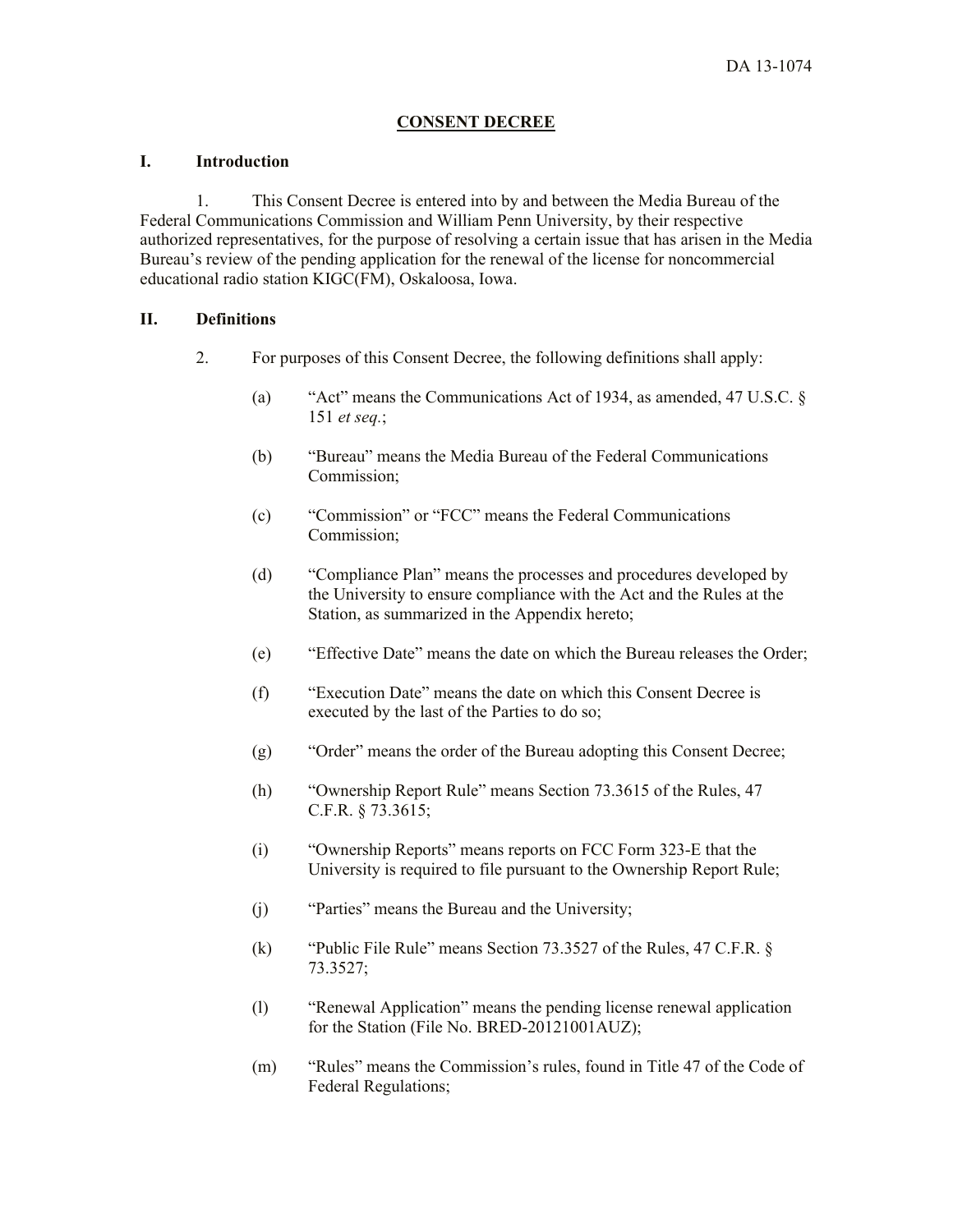- (n) "Station" means noncommercial educational radio station KIGC(FM), Oskaloosa, Iowa;
- (o) "University" means William Penn University; and
- (p) "Violations" means the violations of the Ownership Report Rule and the Public File Rule disclosed by the University.

# **III. Background**

3. On October 1, 2012, the University timely filed its application to renew its license for the Station. In that application, the University disclosed Violations of the Ownership Report Rule and the Public File Rule. Specifically, the University disclosed that it had filed all Ownership Reports for the license term, but a number of reports were filed after the due date for such reports pursuant to the Ownership Report Rule. The University also disclosed that it had been able to compile quarterly issues/programs lists for the fourth quarter of 2011 and the first three quarters of 2012 and place those reports in the Station's public inspection file after the due date for such lists pursuant to the Public File Rule, but the Station has no quarterly issues/programs lists for the balance of the license term in its public inspection file, as required by the Public File Rule.

4. Because of the compliance issues raised by those disclosures, the Parties have agreed to enter into this Consent Decree to which both the University and the Bureau intend to be legally bound.

# **IV. Agreement**

5. The Parties acknowledge that any proceeding that might result from the Violations referred to in Paragraph 3 above would be time-consuming and require substantial expenditure of public and private resources. In order to conserve such resources, to resolve the matter, and to promote the University's compliance with the Rules, the Parties are entering into this Consent Decree, in consideration of the mutual commitments made herein.

6. The University and the Bureau agree to be legally bound by the terms and conditions of this Consent Decree. Both the University and the Bureau each represent and warrant that its signatory is duly authorized to enter into this Consent Decree on its behalf. The University agrees that the Bureau has jurisdiction over the matters contained in this Consent Decree.

7. The Parties agree and acknowledge that this Consent Decree shall constitute a final settlement between the University and the Bureau concerning the University's Violations at the Station, as discussed herein.

8. In express reliance on the covenants and representations in this Consent Decree, the Bureau agrees that it will not use the Violations in any action against the University, provided that the University satisfies all of its obligations under this Consent Decree. In the event that the University fails to satisfy any of its obligations under this Consent Decree, the Bureau may take any enforcement action available pursuant to the Act and the Rules with respect to each Violation, and/or the violation of this Consent Decree.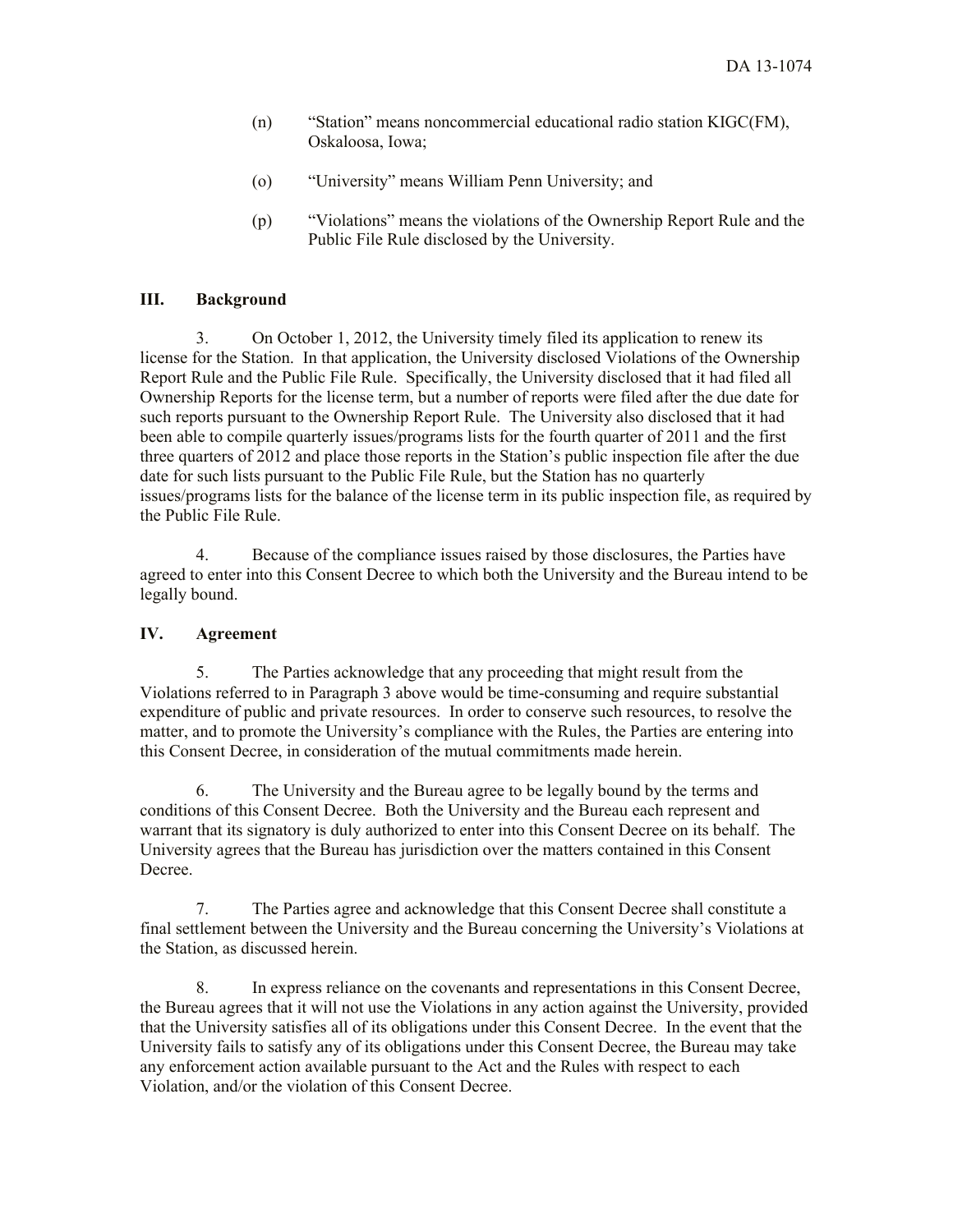9. The University hereby stipulates that it violated the Ownership Report Rule and the Public File Rule to the extent described in Paragraph 3 above.

10. The University agrees to make a voluntary contribution to the United States Treasury in the amount of Two Thousand Five Hundred Dollars (\$2,500). Such contribution will be made, without further protest or recourse to a trial *de novo,* by a check or similar instrument, wire transfer or money order payable to the order of the Federal Communications Commission. Payment by check or money order maybe mailed to Federal Communications Commission, at P.O. Box 979088, St. Louis, MO 63197-9000. Payment by overnight mail may be sent to U.S. Bank-Government Lockbox #979088, SLMO-C2-GL, 1005 Convention Plaza, St. Louis, MO 63101. Payment by wire transfer may be made to ABA Number 021030004, receiving bank: TREAS NYC, BNF: FCC/ACV--27000001 and account number as expressed on the remittance instrument. If completing the FCC Form 159*,* enter theNAL/Account number (MB-201341410005) in block number 23A (call sign/other ID), and enter the letters "FORE" in block number 24A (payment type code).

11. The Bureau agrees to grant the Renewal Application after the Effective Date, provided that the following conditions have been met: (a) the University has fully and timely satisfied its obligation to make the voluntary contribution referenced in Paragraph 10 of this Consent Decree; and (b) there are no issues other than the Violations that would preclude grant of the Renewal Application.

12. The University represents that, in addition to its existing policies and procedures, it has adopted, is currently in the process of implementing, and agrees to abide by the Compliance Plan summarized in the Appendix for the purpose of ensuring compliance with the Rules. The University agrees, to the extent that it has not already done so, to implement this Compliance Plan at the Station no later than thirty (30) days after the Effective Date and to keep such Compliance Plan in effect for the period specified in the Compliance Plan.

13. The University represents that, as of the date of its execution of this Consent Decree, the Station's public inspection file fully comports with the Public File Rule except as described in Paragraph 3 above.

14. The University agrees that it is required to comply with each individual condition of this Consent Decree. Each specific condition is a separate condition of the Consent Decree as approved. To the extent that the University fails to satisfy any condition or Rule, in the absence of Commission alteration of the condition or Rule, it will be deemed noncompliant and may be subject to possible enforcement action, including, but not limited to, revocation of the relief, designation of the matter for hearing, letters of admonishment and/or forfeitures.

15. The Consent Decree will be binding on the University's successors-in-interest and assigns, if any. The University agrees that any future application filed within three (3) years of the Effective Date to assign or transfer control of the Station will include a statement executed by an authorized representative of the proposed assignee or transferee consenting to assumption of the responsibilities and duties set forth in this Consent Decree with regard to the Station.

16. The University waives any and all rights it may have to seek administrative or judicial reconsideration, review, appeal, or stay, or to otherwise challenge the validity of this Consent Decree and the Order, provided the Order adopts the Consent Decree without change, addition or modification.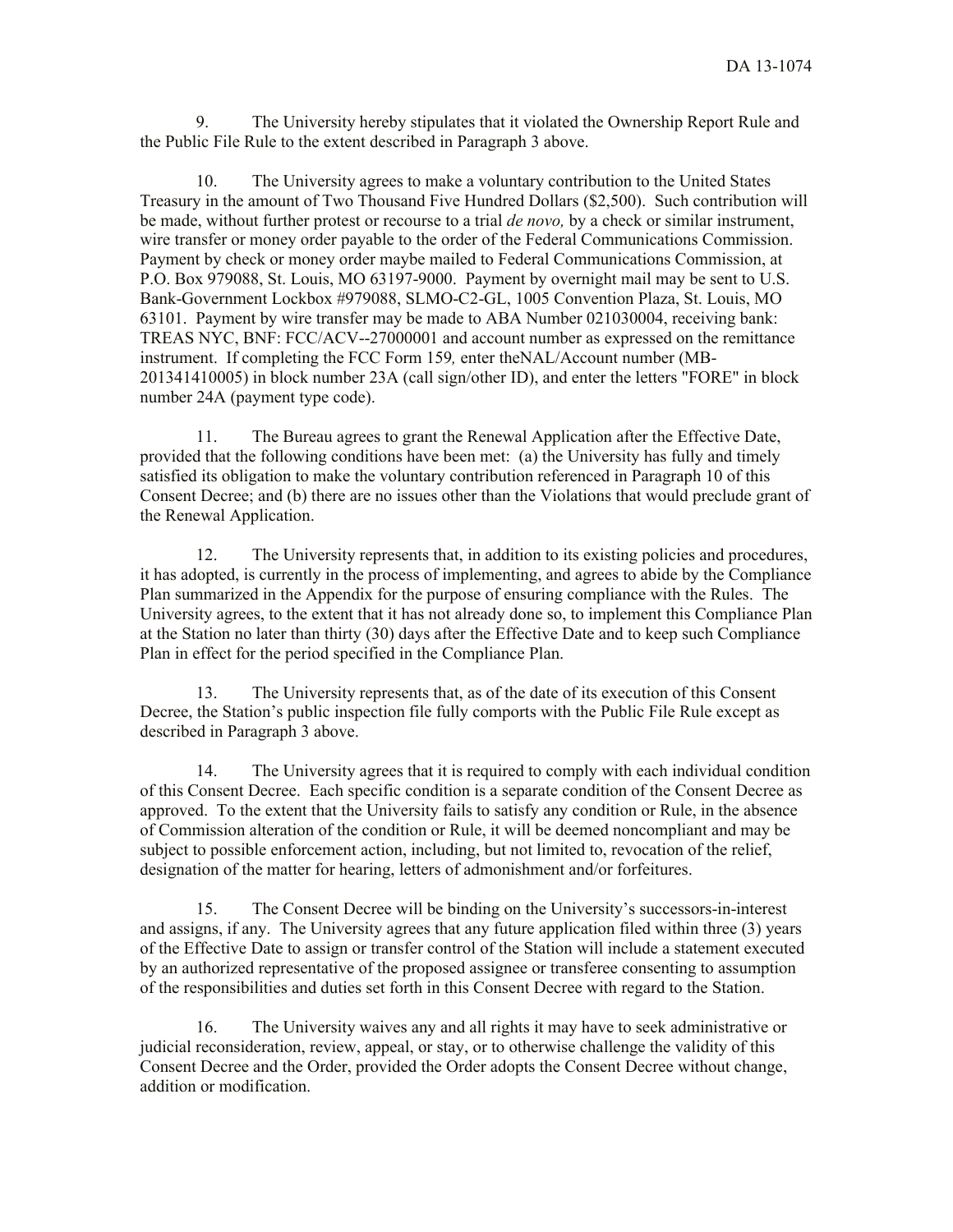17. The University agrees to waive any claims it may otherwise have under the Equal Access to Justice Act, 5 U.S.C. § 504 and 47 C.F.R. § 1.1501 *et seq.*, relating to the matters discussed in this Consent Decree.

18. The University and the Bureau agree that the effectiveness of this Consent Decree is expressly contingent upon issuance of the Order, provided that the Order adopts the Consent Decree without change, addition or modification.

19. The University and the Bureau agree that, if the University, the Commission or the United States on behalf of the Commission, brings a judicial action to enforce the terms of the Order adopting this Consent Decree, neither the University nor the Commission will contest the validity of the Consent Decree or Order, and the University and the Commission will waive any statutory right to a trial *de novo* with respect to any matter upon which the Order is based (provided in each case that the Order adopts the Consent Decree without change, addition, or modification), and will consent to a judgment incorporating the terms of this Consent Decree.

20. The University and the Bureau agree that, in the event that this Consent Decree is rendered invalid by any court of competent jurisdiction, it will become null and void and may not be used in any manner in any legal proceeding.

21. This Consent Decree may be signed in counterparts and/or by telecopy and, when so executed, the counterparts, taken together, will constitute a legally binding and enforceable instrument whether executed by telecopy or by original signatures.

#### **MEDIA BUREAU FEDERAL COMMUNICATIONS COMMISSION**

 $\mathbf{By:}$ 

William T. Lake, Chief

Date:

### **WILLIAM PENN UNIVERSITY**

By: \_\_\_\_\_\_\_\_\_\_\_\_\_\_\_\_\_\_\_\_\_\_\_\_\_\_\_\_\_\_\_\_\_\_\_\_\_

Date: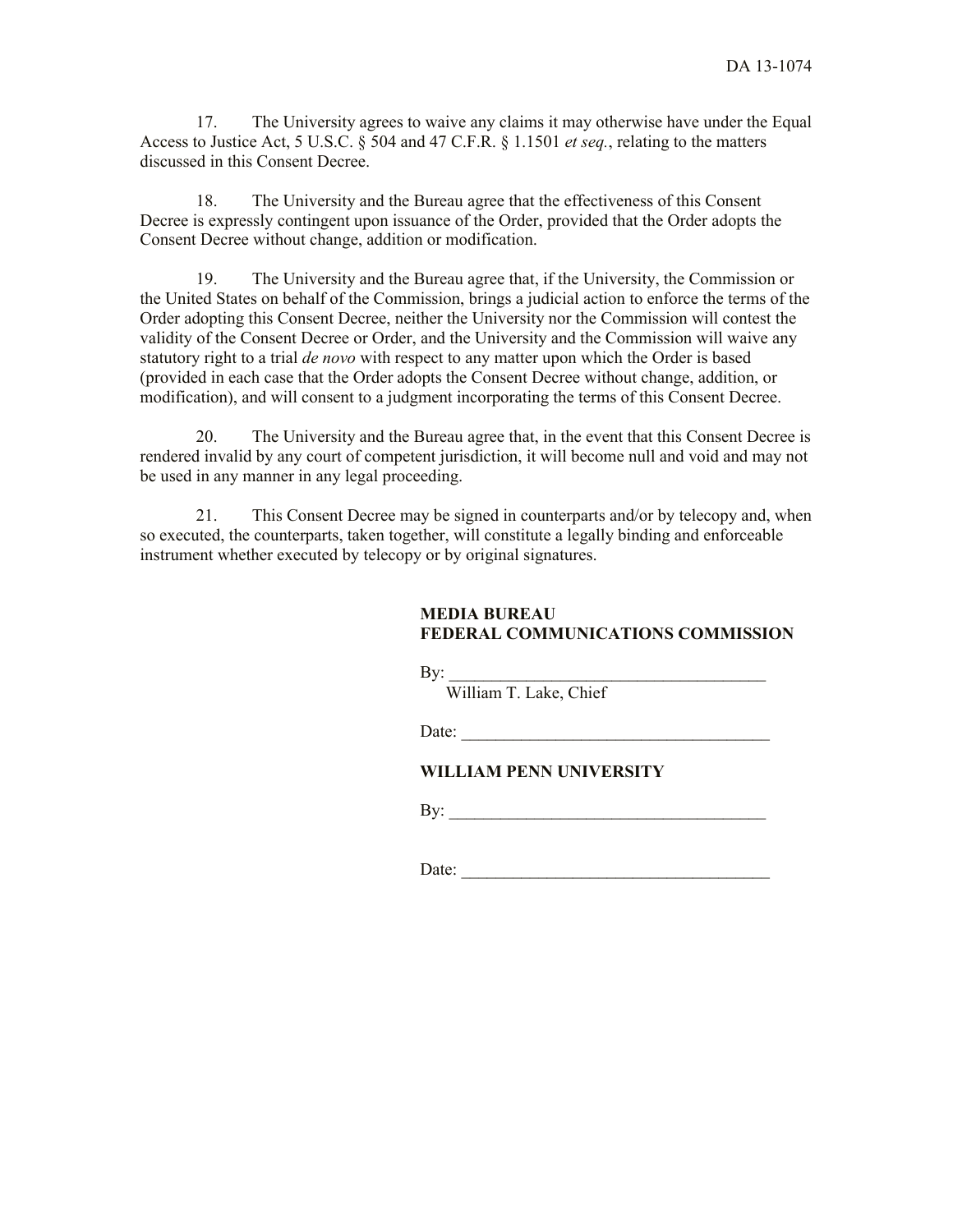#### **APPENDIX**

#### **COMPLIANCE PLAN OF WILLIAM PENN UNIVERSITY**

For the duration of the license term ending February 1, 2021, unless a different time period is specified below, William Penn University or its successors-in-interest, as appropriate, will institute and maintain the following procedures to ensure compliance with the Commission's Rules. Unless otherwise provided, all terms defined in the Consent Decree apply to this Compliance Plan.

- I. A. The program hosts and other appropriate staff of the Station will log all broadcasts of public affairs programming. These logs will be compiled into quarterly issues/programs lists and will be timely placed in the public file of the Station in accordance with the Public File Rule.
	- B. All such quarterly issues/programs lists will be signed and dated by their preparer before they are placed in the public file.
	- C. Late-filed lists will be reviewed and signed by Matthew Wagner, faculty advisor to the Station (or such other non-student employee of the University who may be the successor supervisor of the volunteer student staff of the Station, hereinafter the "Faculty Advisor") and accompanied with a statement indicating the nature of the document, the date placed in the public file, and the reason for the late filing.
	- D. On or before September 1 of each year in which the University must file a biennial Ownership Report, the Faculty Advisor and/or the University's legal counsel will consult with appropriate University officials to ensure the timely and accurate filing of the required Ownership Report.
	- E. The Faculty Advisor will explain and emphasize to the volunteer student staff of the Station the absolute requirement to follow all Commission Rules, regulations, and policies and will fully explain the obligations imposed by the Public File Rule to the student staff member or members charged with maintenance of the Station's public files. Should the University or Faculty Advisor learn that the Public File Rule has been violated, the student responsible will be subject to appropriate disciplinary action, including being removed from any duties relating to the Public File.
	- F. The University will train each member of the Station's staff not less than annually concerning the Rules as they apply to the Station.
	- G. The University will engage a consulting engineer to conduct a semi-annual audit of the Station's technical operations.

II. For a period of three years from the date of the Effective Date, the University, or successor licensee, as appropriate, will conduct semi-annual in-house reviews of the Station's public inspection file. Such reviews will be undertaken by the Faculty Advisor or by a successor non-student official designated by the University or by a successor licensee's chief executive officer.